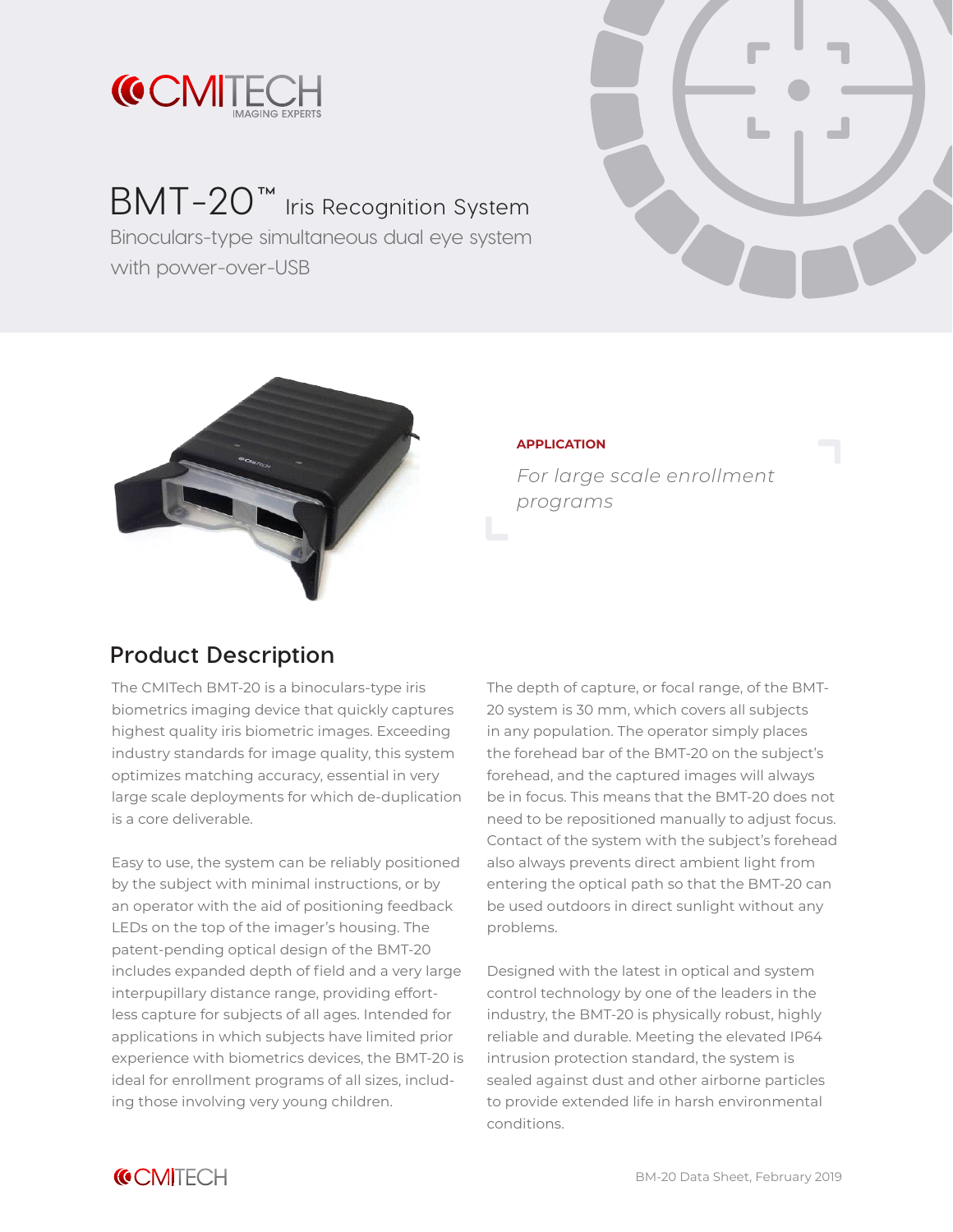## **Key Features**

| Feature                                                                                                         | User Advantages                                                                                                                                                                                                                                                                                                                                                                      |
|-----------------------------------------------------------------------------------------------------------------|--------------------------------------------------------------------------------------------------------------------------------------------------------------------------------------------------------------------------------------------------------------------------------------------------------------------------------------------------------------------------------------|
| State-of-the-art optical design                                                                                 | The optical design utilizes highest quality optics and a long<br>internal optical path, which allows the BMT-20 to exceed indus-<br>try guidelines for image quality as specified by ISO 19794-6 and<br>29794-6 standards and India STQC, which sets a specification of<br>4.0 lp/mm at 60% contrast ratio.                                                                          |
| Single sensor design                                                                                            | The proprietary and patented single sensor design interleaves left<br>and right iris images for simultaneous capture. By utilizing only a<br>single sensor, power consumption through the USB connection<br>is minimized. This allows for optimized NIR illumination, resulting<br>in the shortest exposure times possible, thereby minimizing any<br>potential for motion blurring. |
| Long internal optical path                                                                                      | The optical design is folded within the BMT-20 system, providing<br>the longest optical path of any binoculars-type iris recognition<br>imager. At 365 mm (+/-15 mm), the long optical path provides<br>much greater depth of field while minimizing optical distortions.                                                                                                            |
| Dedicated, on-board image<br>processor supports very high<br>speed, simultaneous capture of<br>subject's irises | In real-time coordination with the host PC software, the on-board<br>image processor facilitates very high speed image capture, result-<br>ing in the fastest and most robust capture of both of the subject's<br>irises at the same time. Typically, both irises are captured within<br>one (1.0) second from the time that the subject places the system<br>on his / her forehead. |
| Extended depth of field                                                                                         | The BMT-20 is capable of imaging over a depth of 30 mm, mak-<br>ing the system highly tolerant of a) subject positioning in the "Z"<br>dimension and b) how deep the subject's eyes are relative to his /<br>her forehead. The BMT-20 therefore offers highly robust iris imag-<br>ing across the widest range of people, including small children.                                  |
| Wide inter-pupillary distance<br>tolerance                                                                      | The BMT-20 can capture iris image pairs from subjects with inter-<br>pupillary distances as small as 4.0 cm, which is the minimum<br>distance for a child of 5 years old. This makes the BMT-20 ideal for<br>enrollment of all subjects within all national identity programs.                                                                                                       |
| All solid-state design-no moving<br>parts                                                                       | The superior optical design of the BMT-20 provides the widest<br>interpupillary distance and depth of field without needing any<br>moving components. Reliability and durability are optimized with<br>an all solid-state design.                                                                                                                                                    |

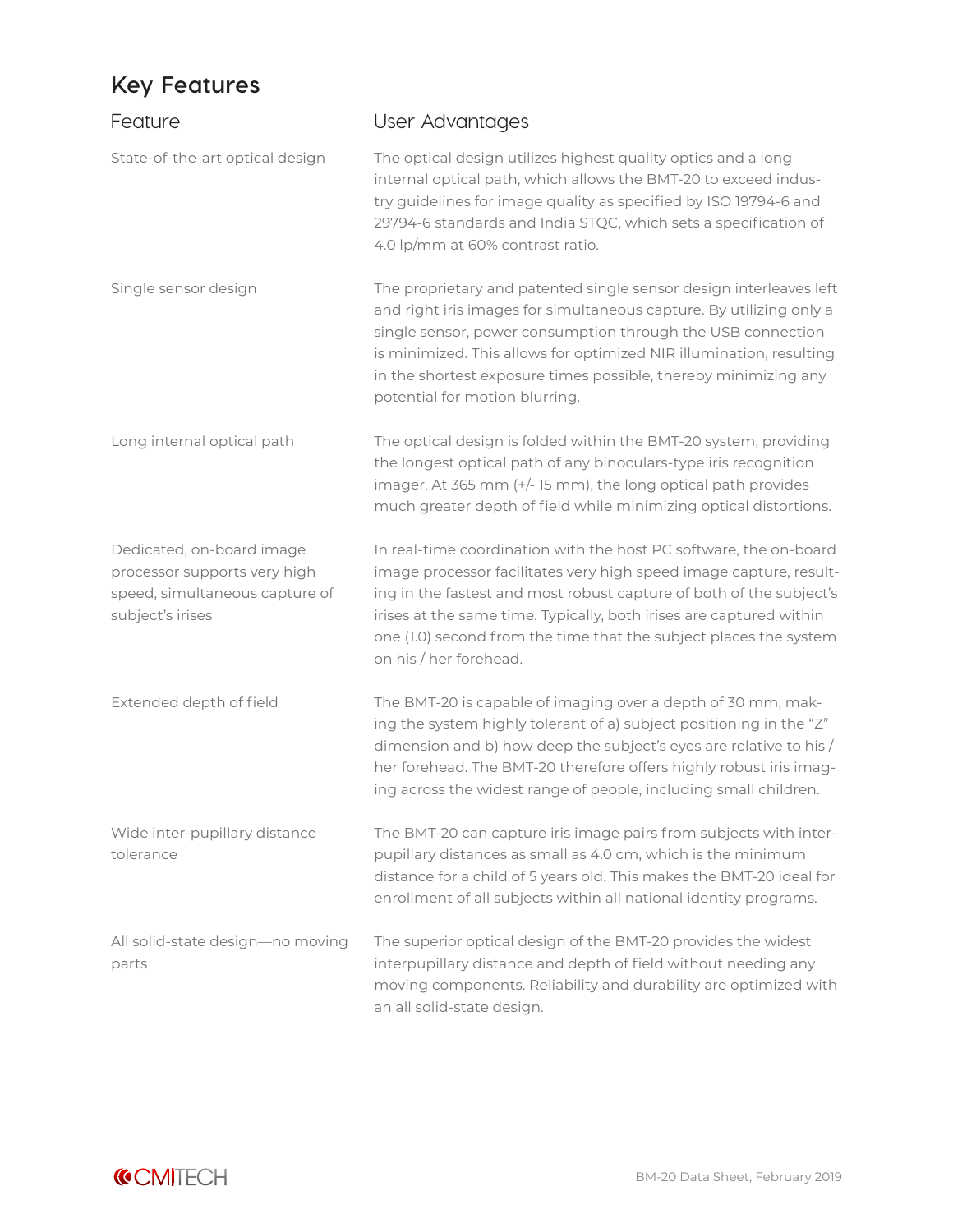## **Key Features**

| Feature                                                           | User Advantages                                                                                                                                                                                                                                                                                                                                                                        |
|-------------------------------------------------------------------|----------------------------------------------------------------------------------------------------------------------------------------------------------------------------------------------------------------------------------------------------------------------------------------------------------------------------------------------------------------------------------------|
| Meets IP64 specifications for<br>particulate intrusion prevention | Meeting this very high standard means that the BMT-20 is highly<br>resistant to contamination by the very small airborne particles<br>such as dust and dirt that are commonly found in harsh non-<br>conditioned enrollment environments. Meeting this standard<br>extends product life and offers highest reliability. Other systems<br>only meet the lesser IP54 specification.      |
| Near-real time off-axis gaze<br>detection                         | Capturing the correct position of the eyes is essential for optimal<br>iris biometrics. The system automatically detects subject gaze<br>angle (i.e. whether the subject is looking directly ahead at the<br>imager). If the subject is looking away, the system will automati-<br>cally wait until the subject looks straight ahead before capturing<br>a valid iris biometric image. |
| Internal white LED                                                | Internal white light emitting diodes (LEDs) are turned on just<br>prior to imaging. Constricting the subject's pupil provides ideally-<br>sized pupils for optimal iris biometric identification and authenti-<br>cation.                                                                                                                                                              |
|                                                                   | In dark rooms, the pupils of most subjects will dilate, shrinking<br>the amount of iris area, which diminishes the effectiveness of the<br>iris biometric image. By making the iris area larger, the iris bio-<br>metric images are optimized.                                                                                                                                         |
| Motion detection                                                  | System detects eye motion relative to the system, and waits until<br>subject meets motion threshold (which is adjustable), thereby<br>minimizing motion blurring of images.                                                                                                                                                                                                            |
| Foldable side visors and forehead<br>positioning rest             | Side visors and the forehead positioning aid on the BMT-20 block<br>bright light, including direct sunlight, from entering the optical<br>path of the system during imaging. In this way, the BMT-20 will<br>deliver ideal iris biometrics imaging, even when operated out-<br>doors.                                                                                                  |
| External color LED positioning<br>indicators                      | The BMT-20 can be operated in two modes: either by the subject<br>or a trained operator. Subjects are given short and easy to under-<br>stand instructions. Operators center the system over the subject's<br>eyes, based on the following external color LED's:                                                                                                                       |
|                                                                   | Red:<br>Device is too high<br>$\bullet$<br>Device is too low<br>Blue:<br>Green: Device position is OK<br>$\bullet$                                                                                                                                                                                                                                                                     |
| Position sensor                                                   | A position sensor detects if the system is upside down, prevent-<br>ing capture of images that can be reversed, left and right. This                                                                                                                                                                                                                                                   |



ensures that all iris biometric samples are exactly as intended.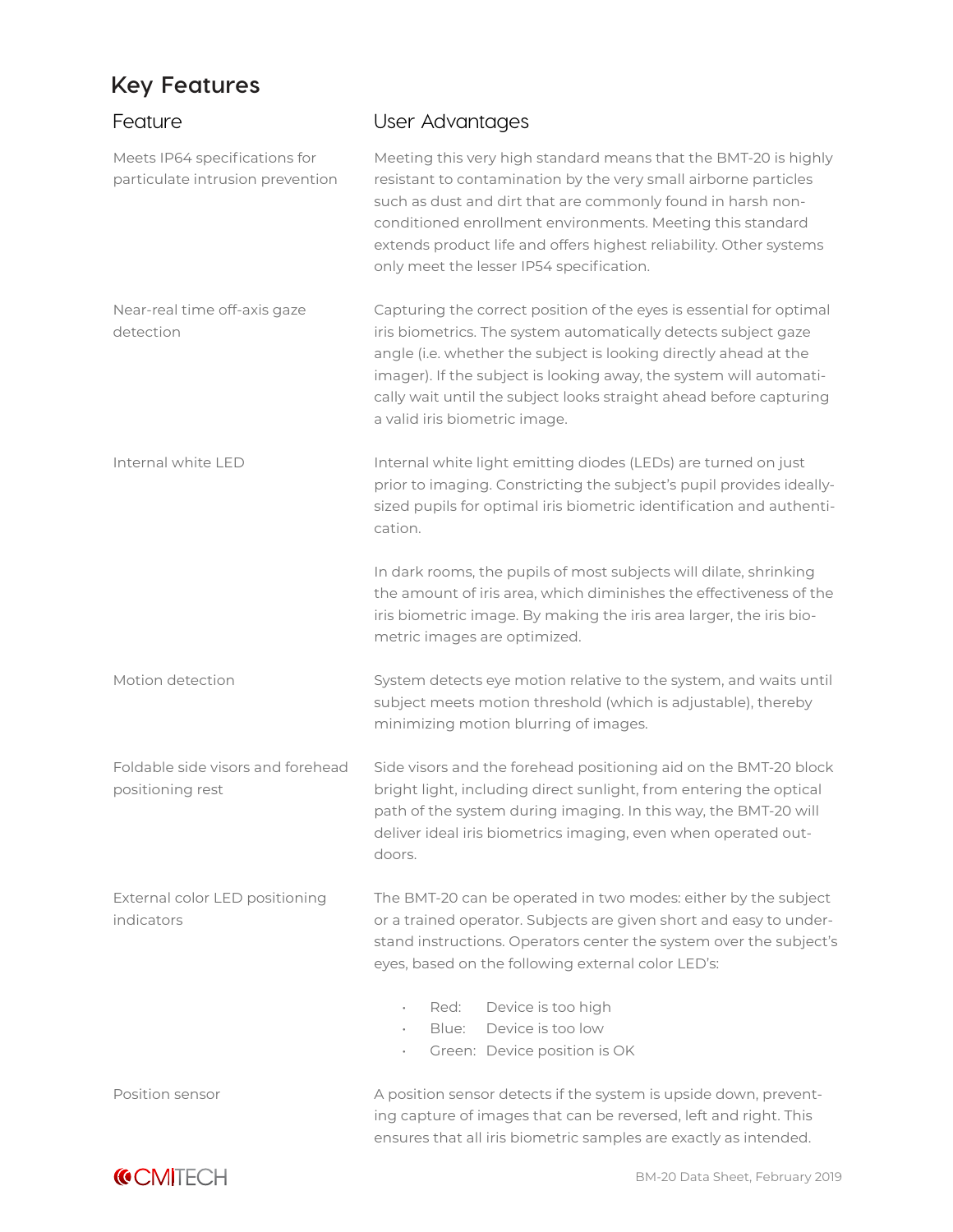## **Key Features**

| Feature                  | User Advantages                                                                                                                                                                                                     |
|--------------------------|---------------------------------------------------------------------------------------------------------------------------------------------------------------------------------------------------------------------|
| High temperature range   | The tested and certified operating temperature range of the<br>BMT-20 is a full 0 to 50 degrees Celsius, making the system fully<br>useable in non-conditioned environments, even in the hottest of<br>summer days. |
| Powered by USB 2.0 cable | The BMT-20 can operate without an independent power supply. It<br>is fully powered by the USB 2.0 connection (maximum 500 mA at<br>$5.0 V$ ).                                                                       |

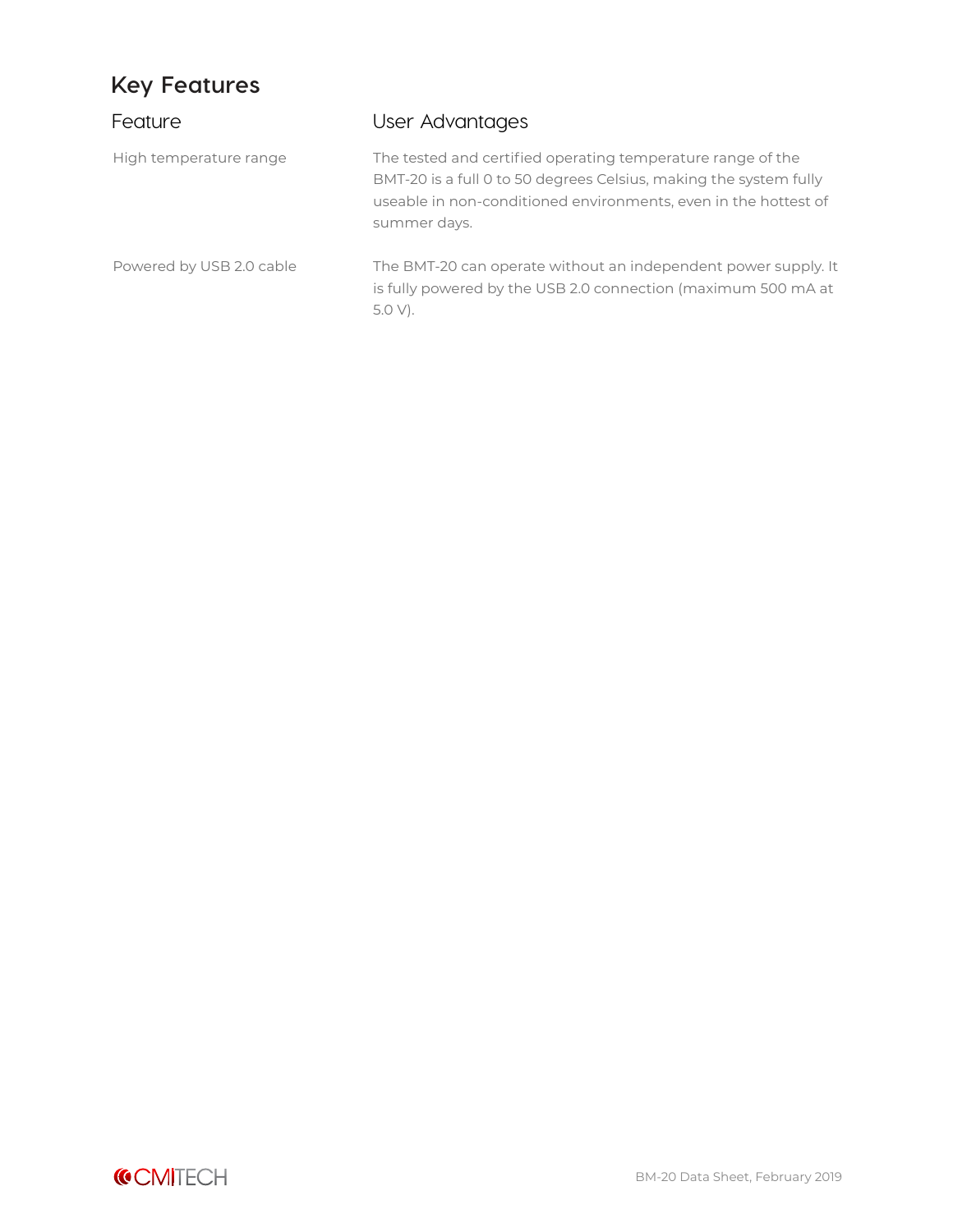# **Technical Specifications**

| Dimensions                                                    | $219 \times 161 \times 58$ mm $(8.6 \times 6.3 \times 2.3$ inches)                                                                       |
|---------------------------------------------------------------|------------------------------------------------------------------------------------------------------------------------------------------|
| Weight                                                        | 680 g (1.5 lbs)                                                                                                                          |
| MTF / spatial resolution                                      | Exceeds 4.0 lp/mm $@$ > 60% contrast                                                                                                     |
| Pixel resolution                                              | 18.4 to 20 pixels/mm                                                                                                                     |
| Iris image pixel resolution                                   | 640 x 480 pixels                                                                                                                         |
| Image output                                                  | Meets or exceeds ISO 19794-6                                                                                                             |
| Optical path distance                                         | 350 to 380 mm                                                                                                                            |
| Depth of field                                                | 30 mm (1.2 inches)                                                                                                                       |
| Inter-pupillary distance covered                              | 40 to 90mm (1.6 to 3.5 inches)                                                                                                           |
| Time of capture                                               | Typically around 0.5 second, from time of head placement                                                                                 |
| IR illumination for iris imaging                              | Dual LED: wavelengths of 850 nm nominal<br>$($ ~ 60%); and 750 nm nominal $($ ~ 40%)                                                     |
| Internal LED for pupil contraction                            | Broadband visible (white)                                                                                                                |
| External LED indications for<br>operator assisted positioning | Red: Device position is too high<br>Blue: Device position is too low<br>Green: Device position is OK<br>White: Image capture in progress |
| Operating temperature range                                   | $0$ to $50^{\circ}$ C                                                                                                                    |
| Humidity                                                      | 10 to 90% RH, non-condensing                                                                                                             |
| Eye safety standard                                           | IEC 62471, IEC 60825-1                                                                                                                   |
| Durability                                                    | IP64 intrusion prevention standard                                                                                                       |
| Interface                                                     | USB 2.0 High Speed                                                                                                                       |
| Power                                                         | USB 2.0 (500 mA at 5V)<br>No additional power required                                                                                   |
| PC hardware requirements                                      | PC/xX86 platform: Intel® Atom™ or above processor<br>ARM: Cortex A9 quad core processor                                                  |
| OS compatibility                                              | Windows 7, 8, 8.1 and 10, both 32 and 64 bit versions<br>Linux Ubuntu 12.04, 14.04 and 16.04 LTS<br>Android 4.0 and above                |
| Other certifications                                          | CE, FCC, USB-IF, India STQC, RoHS, WHQL                                                                                                  |